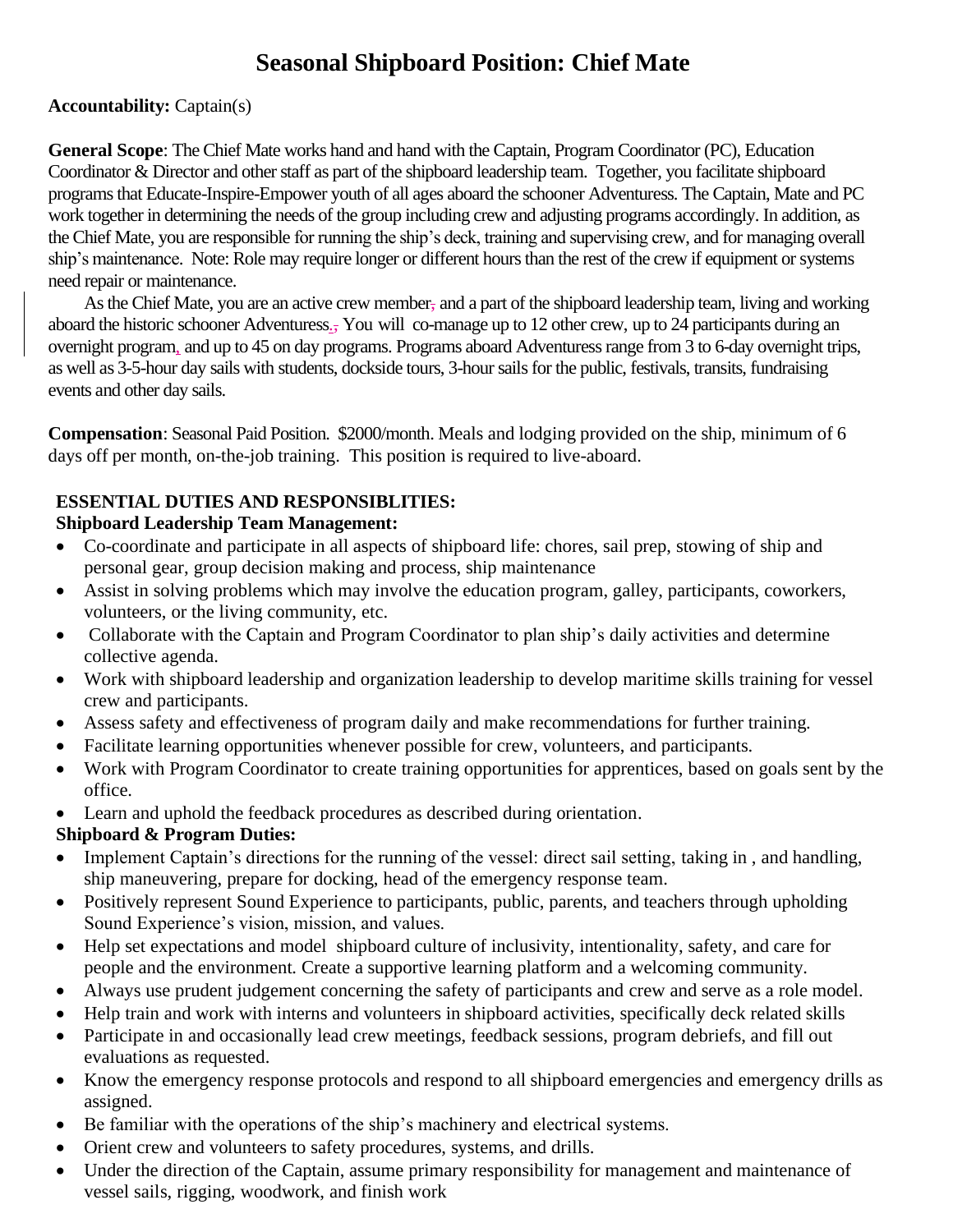- Keep accurate maintenance records and work with the bosun to maintain an ongoing "To Do" list of maintenance projects.
- Insure monthly and bi-monthly checklists, (rig check, safety gear, medical inventory, etc.) are completed by assigned crew members.
- Keep charts updated in accordance with locally and regionally released "Notice to Mariners" reports.
- When purchasing for the ship, immediately turn in all receipts to the Captain.
- Provide a written end-of-season turnover report to the Captain(s) and following mate regarding the state of the ship.
- Willingness to participate in providing medical care to the level of your training.
- Interact and engage students, adults and members of the public on a daily basis.
- Other duties as assigned

**Qualifications**: The qualifications listed below are representative of the knowledge, skill, and/or ability required for this seasonal crew position. Reasonable accommodations may be made to enable individuals with disabilities to perform the essential functions.

- 18 years or older
- Fully Vaccinated for Covid-19 by start of season
- CPR or First Aid (current certification at time of season start)
- Washington State Food Handlers Card (current certification at time of season start)
- Physical ability to participate in activities, haul, climb, balance, lift, stoop, kneel, sit
- USCG 100 Ton Inland Masters with Auxiliary Sail certificate and Basic Safety Training required.
- Prior experience as a mate on tall ships
- Ability to pass pre-employment background check and drug test
- Be organized and self-motivated. Strong interpersonal and leadership skills. Communicate clearly, effectively, and appropriately to a variety of audiences.
- Ability to interpret a variety of instructions furnished in written, oral, diagram or schedule form
- Ability to maintain high level of responsibility and accountability. Ability to monitor and supervise activities of shipmates and participants in potentially hazardous situations.
- Ability to work in an outdoor environment with inclement weather conditions.
- Ability to work well both individually and as a team member, as well as independently with small groups of students.
- Ability to stay positive when working with crew, adults and/or students over multiple days in relatively confined spaces of the vessel
- Proactive work ethic: willingness to be flexible and help in any aspects of programming necessary

## **Desired Qualifications:**

- Facilitation or teaching experience
- WFR or above (current certification at time of season start)
- Experience working with youth (ages 10-17) and/or adults (ages from 18-90).
- Experience in maritime via other ships, Maritime Academies, etc.
- Experience co-managing or managing a team

#### **Mission**

Sound Experience sails the historic schooner *Adventuress* to educate, inspire, and empower an inclusive community that works to improve our marine environment and celebrates our maritime heritage.

## **Vision**

We envision a future where everyone values Puget Sound/Salish Sea and the world's oceans and chooses to act as stewards of their treasured waters.

#### **Values**

• Transformative Education - changing our youth, our communities, and our world